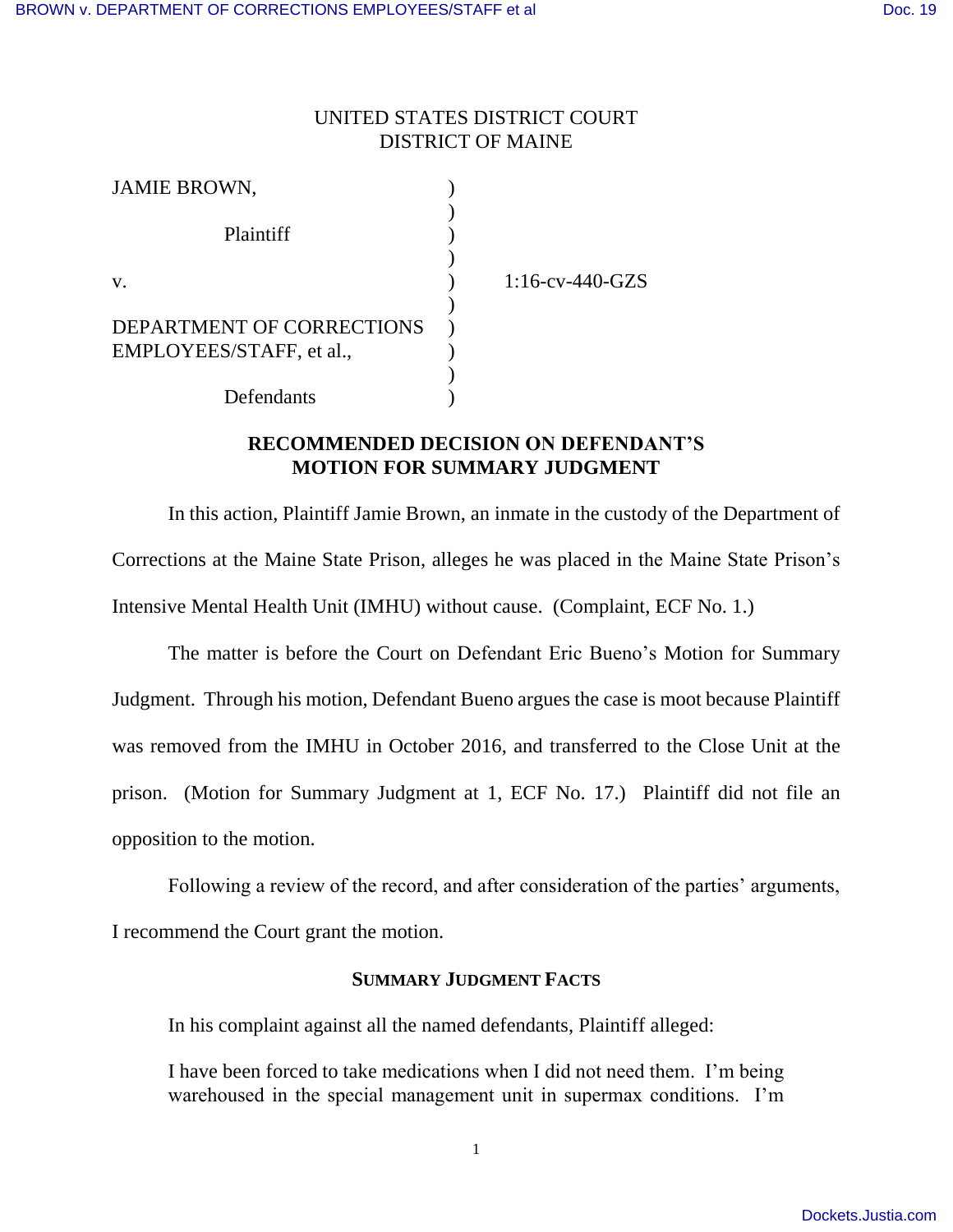denied programs and treatment. I live in unsanitary conditions. My mail is tampered with. I don't receive proper medical care. Keeping me warehoused in a cell without proper mental health care lack of basic human needs.

(Complaint at 3, ¶ 21.) Plaintiff asserted that as the result of Defendants' actions, he experienced certain mental health issues. (Id. ¶ 22.) After a review of Plaintiff's complaint in accordance with 28 U.S.C. §§ 1915(e) and 1915A, the Court dismissed all claims against all the defendants except "Plaintiff's official capacity claim for injunctive relief against Defendant Bueno based on Plaintiff's assertion that he has been unlawfully assigned to the IMHU." (Recommended Decision After Screening Complaint at 1, ECF No. 13; Order Affirming the Recommended Decision, ECF No. 14.) As alleged, Defendant Bueno is the unit manager of the IMHU.

The summary judgment record establishes that Plaintiff was released from the IMHU of the Maine State Prison in October 2016. (Def.'s Statement of Material Facts ¶ 1, ECF No. 18.) At that time, he was placed in the Close Unit at the prison. (Id. ¶ 2.) Plaintiff remains assigned to the Close Unit. (Id. ¶ 3.)

#### **DISCUSSION**

"Summary judgment is proper only if the record, read favorably to the non-moving party, reflects no genuine issues of material fact and the undisputed facts indicate that the movant is entitled to judgment as a matter of law." Hadfield v. McDonough, 407 F.3d 11, 15 (1st Cir. 2005) (citing Fed. R. Civ. P. 56). Here, the facts are undisputed that Plaintiff no longer is assigned to the IMHU. Defendant Bueno argues that Plaintiff's removal from IMHU moots his claim in this case.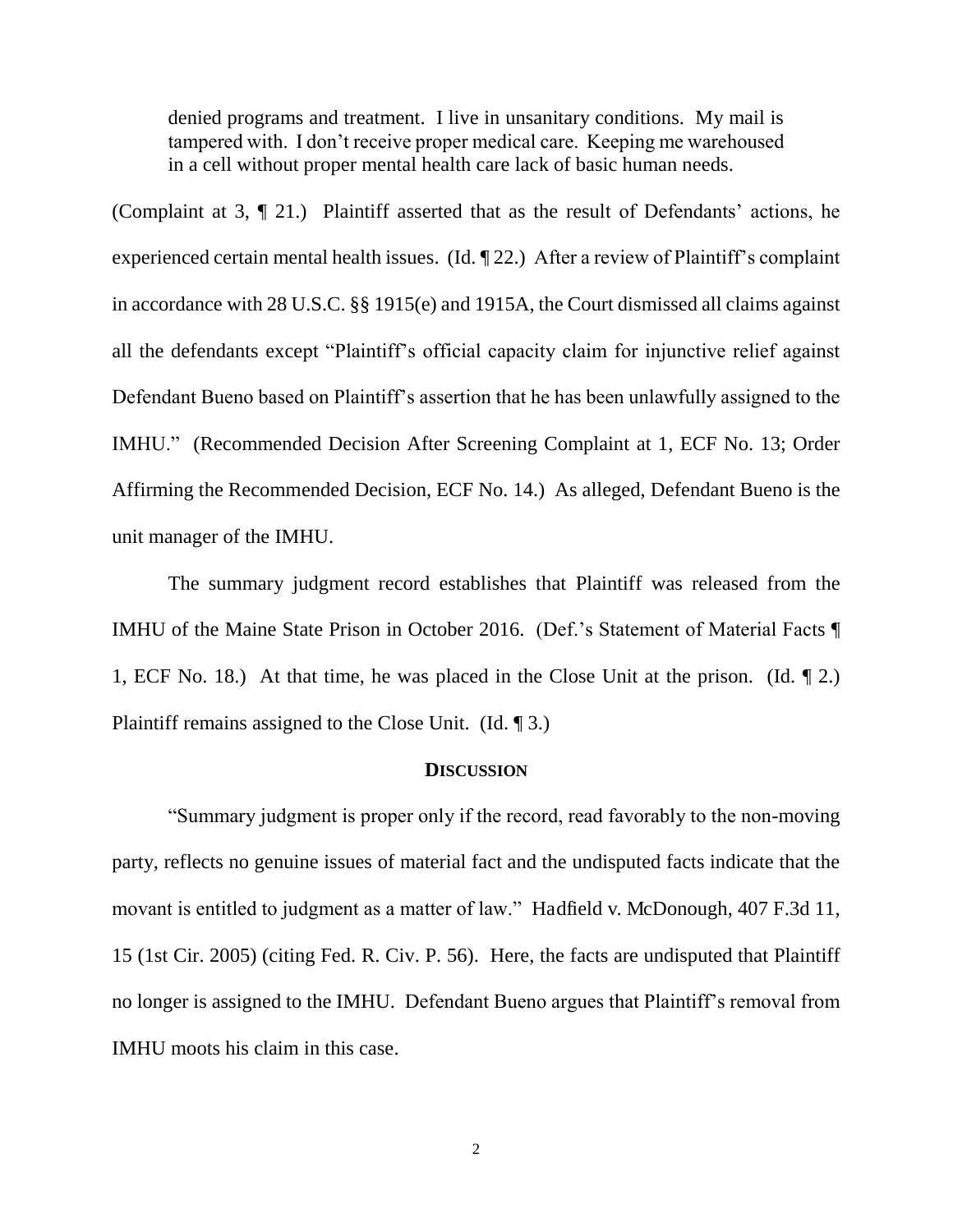"The Constitution 'confines the jurisdiction of the federal courts to actual cases and controversies.'" Ford v. Bender, 768 F.3d 15, 29 (1st Cir. 2014) (quoting Barr v. Galvin, 626 F.3d 99, 104 (1st Cir. 2010)). "A case generally becomes moot when the controversy is no longer live or the parties lack a legally cognizable interest in the outcome." Id. (quoting *Shelby v. Superformance Int'l, Inc.,* 435 F.3d 42, 45 (1st Cir. 2006)). "A prisoner's challenge to prison conditions or policies is generally rendered moot by his transfer or release." Id.

Relevant and persuasive authority demonstrate Plaintiff no longer presents an actual case or controversy for the Court's consideration. In Salahuddin v. Goord, 467 F.3d 263 (2d Cir. 2006), the Second Circuit held that a prisoner's claims for declaratory and injunctive relief against officials at one facility were mooted by the prisoner's removal from the facility. Id. at  $272$ ;<sup>1</sup> see also Thompson v. Choinski, 525 F.3d 205, 209 (2d Cir. 2008) (mooting prisoner's claims for "modification of the conditions of confinement" at a state facility he no longer resided in). Similarly, in an unpublished table opinion, the First Circuit held that a prisoner's challenge to a New Hampshire state prison policy was mooted by the prisoner's transfer to a Massachusetts prison. Stow v. Warden, N. H. State Prison, 21 F.3d 420 (1st Cir. 1994) (table).

Here, Plaintiff's official capacity claim against Defendant Bueno is the sole claim on which Plaintiff was authorized to proceed following the Court's review in accordance with 28 U.S.C. §§ 1915(e) and 1915A. Indeed, when a state official is sued exclusively in

 $\overline{a}$ 

<sup>&</sup>lt;sup>1</sup> The Court then proceeded to evaluate the prisoner's other claims, including claims for which money damages would be an appropriate remedy. Id. ("Of course, Salahuddin's right to seek damages is not affected.")